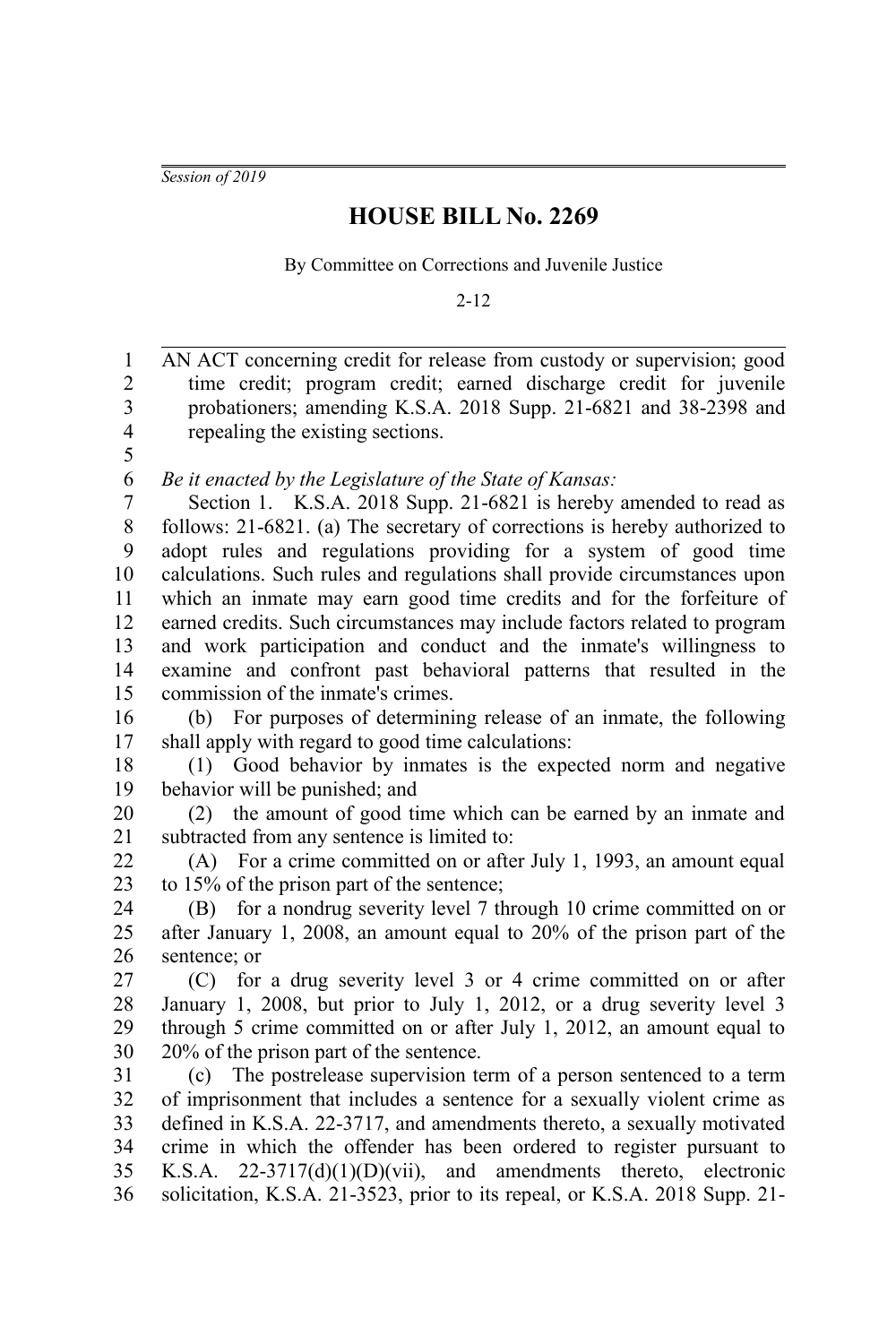5509, and amendments thereto, or unlawful sexual relations, K.S.A. 21- 3520, prior to its repeal, or K.S.A. 2018 Supp. 21-5512, and amendments thereto, shall have any time which is earned and subtracted from the prison part of such sentence and any other consecutive or concurrent sentence pursuant to good time calculation added to such inmate's postrelease supervision term. 1 2 3 4 5 6

(d) An inmate shall not be awarded good time credits pursuant to this section for any review period established by the secretary of corrections in which a court finds that the inmate has done any of the following while in the custody of the secretary of corrections: 7 8 9 10

(1) Filed a false or malicious action or claim with the court;

(2) brought an action or claim with the court solely or primarily for delay or harassment; 12 13

(3) testified falsely or otherwise submitted false evidence or information to the court; 14 15

(4) attempted to create or obtain a false affidavit, testimony or evidence; or 16 17

18

11

(5) abused the discovery process in any judicial action or proceeding.

(e) (1) For purposes of determining release of an inmate who is serving only a sentence for a nondrug severity level 4 through 10 crime or a drug severity level 3 or 4 crime committed on or after January 1, 2008, but prior to July 1, 2012, or an inmate who is serving only a sentence for a nondrug severity level 4 through 10 crime or a drug severity level 3 through 5 crime committed on or after July 1, 2012, the secretary of corrections is hereby authorized to adopt rules and regulations regarding program credit calculations. Such rules and regulations shall provide circumstances upon which an inmate may earn program credits and for the forfeiture of earned credits and such circumstances may include factors substantially related to program participation and conduct. In addition to any good time credits earned and retained, the following shall apply with regard to program credit calculations: 19 20 21 22 23 24 25 26 27 28 29 30 31

(A) A system shall be developed whereby program credits may be earned by inmates for the successful completion of requirements for a general education diploma, a technical or vocational training program, a substance abuse treatment program or any other program designated by the secretary which has been shown to reduce offenders' risk after release; and 32 33 34 35 36

(B) the amount of time which can be earned and retained by an inmate for the successful completion of programs and subtracted from any sentence is limited to not more than 120 days. 37 38 39

(2) Any time which is earned and subtracted from the prison part of the sentence of any inmate pursuant to program credit calculation shall not be added to such inmate's postrelease supervision term, if applicable, except that the postrelease supervision term of a person sentenced to a 40 41 42 43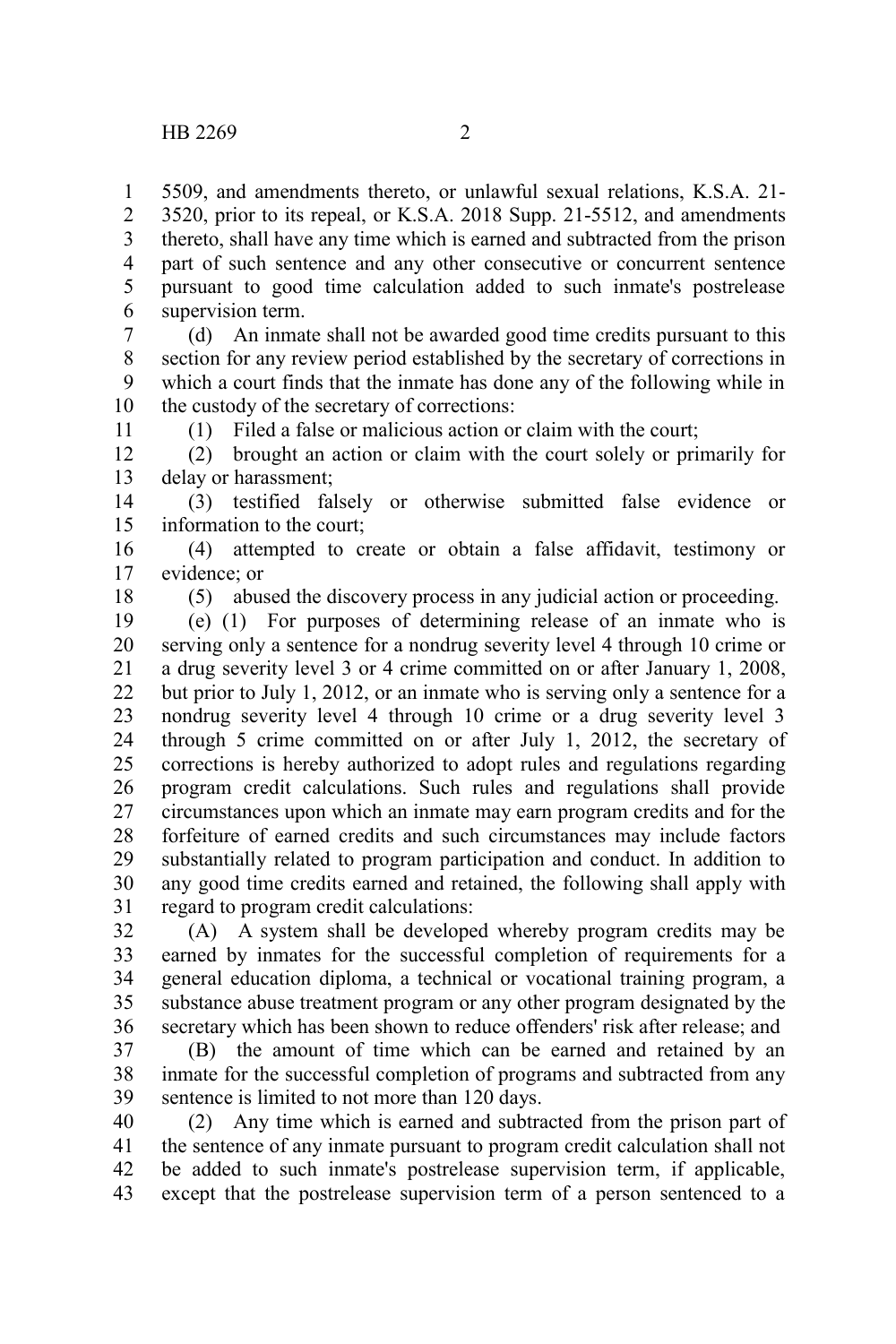term of imprisonment that includes a sentence for a sexually violent crime as defined in K.S.A. 22-3717, and amendments thereto, a sexually motivated crime in which the offender has been ordered to register pursuant to K.S.A.  $22-3717(d)(1)(D)(vii)$ , and amendments thereto, electronic solicitation, K.S.A. 21-3523, prior to its repeal, or K.S.A. 2018 Supp. 21-5509, and amendments thereto, or unlawful sexual relations, K.S.A. 21-3520, prior to its repeal, or K.S.A. 2018 Supp. 21-5512, and amendments thereto, shall have any time which is earned and subtracted from the prison part of such sentence and any other consecutive or concurrent sentence pursuant to program credit calculation added to such inmate's postrelease supervision term. 1 2 3 4 5 6 7 8 9 10 11

(3) When separate sentences of imprisonment for different crimes are imposed on a defendant on the same date, a defendant shall only be eligible for program credits if such crimes are a nondrug severity level 4 through 10, a drug severity level 3 or 4 committed prior to July 1, 2012, or a drug severity level 3 through 5 committed on or after July 1, 2012. 12 13 14 15 16

(4) Program credits shall not be earned by any offender successfully completing a sex offender treatment program. 17 18

(5) The secretary of corrections shall report to the Kansas sentencing commission and the Kansas reentry policy council the data on the program credit calculations. 19 20 21

(f) The state of Kansas, the secretary of corrections and the secretary's agents or employees shall not be liable for damages caused by any negligent-or wrongful act or omission in making the good time and program credit calculations authorized by this section. 22 23 24 25

(g) (1) The secretary of corrections shall make the good time and program credit calculations authorized by section 1 of chapter 54 of the 2015 Session Laws of Kansas no later than January 1, 2016. 26 27 28

(2) The secretary of corrections shall make the program credit calculations authorized by the amendments to this section by this act no later than January 1, 2017. 29 30 31

(h) The amendments to this section by section 1 of chapter 54 of the 2015 session laws of Kansas and this act shall be construed and applied retroactively. 32 33 34

Sec. 2. K.S.A. 2018 Supp. 38-2398 is hereby amended to read as follows: 38-2398. (a) For purposes of determining release of a juvenile from probation, the supreme court, in consultation with the department of corrections, shall establish rules for a system of earned discharge for juvenile probationers to be applied by all community supervision officers. A probationer shall be awarded earned discharge credits while on probation for each full calendar month of compliance with terms of supervised probation pursuant to the rules developed by the supreme court. 35 36 37 38 39 40 41 42

(b) The state of Kansas, the secretary of corrections, the secretary's 43